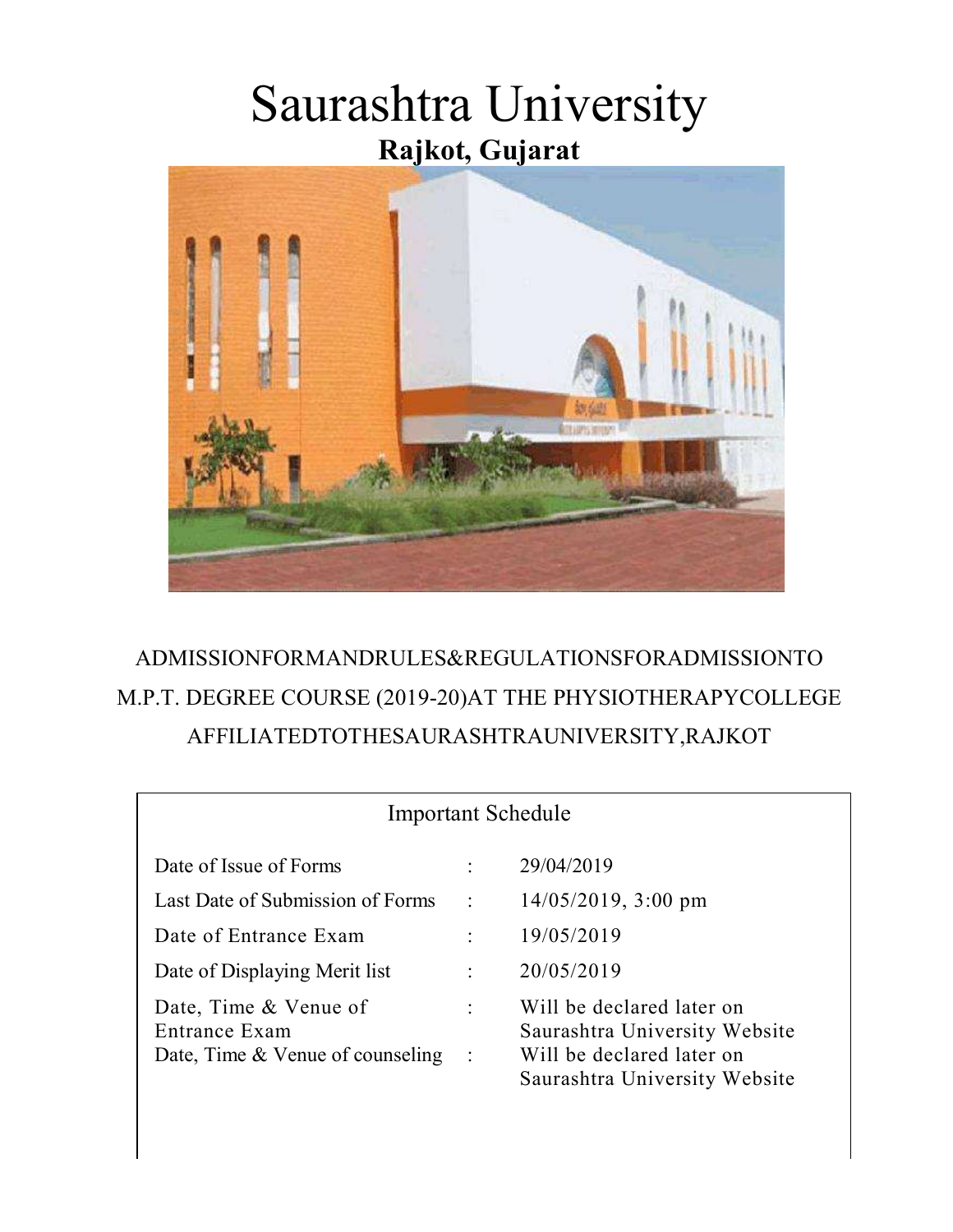| <b>Master of Physiotherapy (MPT)</b><br>Recent Passport Size<br>Photograph attested by<br>Form No:<br>Gazzetted Officer/<br>Dated:<br>Principal or College with<br>Reg No.:<br>clear stamp<br>Merit No.:<br><b>Full Name in Capitals</b><br><b>Surname</b><br><b>Name</b><br>Father/Husband's<br><b>Name</b><br><b>Address:</b><br>PinCode:<br>Phone No. with STD Code: Mobile No. Email: Email:<br>Tick( $\sqrt{ }$ ) the appropriate boxes (if applicable) and enclose certificate from Social Welfare Officer<br><b>SEBC</b><br><b>EWS</b><br>${\cal S}{\cal T}$<br>PH*<br><b>SC</b><br>Gen<br>Date of<br>Year<br>M<br>$\mathbf{F}$<br>Age<br><b>Birth</b><br>Date of Completion of Internship<br>Date of Passing BPT<br><b>College Name</b><br>University |  | <b>APPLICATIONFORMASTEROF PHYSIOTHERAPY2019-20</b> | Saurashtra University<br>Rajkot-360005<br>(For Office Use Only) |  |  |
|---------------------------------------------------------------------------------------------------------------------------------------------------------------------------------------------------------------------------------------------------------------------------------------------------------------------------------------------------------------------------------------------------------------------------------------------------------------------------------------------------------------------------------------------------------------------------------------------------------------------------------------------------------------------------------------------------------------------------------------------------------------|--|----------------------------------------------------|-----------------------------------------------------------------|--|--|
|                                                                                                                                                                                                                                                                                                                                                                                                                                                                                                                                                                                                                                                                                                                                                               |  |                                                    |                                                                 |  |  |
|                                                                                                                                                                                                                                                                                                                                                                                                                                                                                                                                                                                                                                                                                                                                                               |  |                                                    |                                                                 |  |  |
|                                                                                                                                                                                                                                                                                                                                                                                                                                                                                                                                                                                                                                                                                                                                                               |  |                                                    |                                                                 |  |  |
|                                                                                                                                                                                                                                                                                                                                                                                                                                                                                                                                                                                                                                                                                                                                                               |  |                                                    |                                                                 |  |  |
|                                                                                                                                                                                                                                                                                                                                                                                                                                                                                                                                                                                                                                                                                                                                                               |  |                                                    |                                                                 |  |  |
|                                                                                                                                                                                                                                                                                                                                                                                                                                                                                                                                                                                                                                                                                                                                                               |  |                                                    |                                                                 |  |  |
|                                                                                                                                                                                                                                                                                                                                                                                                                                                                                                                                                                                                                                                                                                                                                               |  |                                                    |                                                                 |  |  |
|                                                                                                                                                                                                                                                                                                                                                                                                                                                                                                                                                                                                                                                                                                                                                               |  |                                                    |                                                                 |  |  |
|                                                                                                                                                                                                                                                                                                                                                                                                                                                                                                                                                                                                                                                                                                                                                               |  |                                                    |                                                                 |  |  |
|                                                                                                                                                                                                                                                                                                                                                                                                                                                                                                                                                                                                                                                                                                                                                               |  |                                                    |                                                                 |  |  |
|                                                                                                                                                                                                                                                                                                                                                                                                                                                                                                                                                                                                                                                                                                                                                               |  |                                                    |                                                                 |  |  |
|                                                                                                                                                                                                                                                                                                                                                                                                                                                                                                                                                                                                                                                                                                                                                               |  |                                                    |                                                                 |  |  |
|                                                                                                                                                                                                                                                                                                                                                                                                                                                                                                                                                                                                                                                                                                                                                               |  |                                                    |                                                                 |  |  |
|                                                                                                                                                                                                                                                                                                                                                                                                                                                                                                                                                                                                                                                                                                                                                               |  |                                                    |                                                                 |  |  |
|                                                                                                                                                                                                                                                                                                                                                                                                                                                                                                                                                                                                                                                                                                                                                               |  |                                                    |                                                                 |  |  |
| *Certificate from Medical board, Civil Hospital                                                                                                                                                                                                                                                                                                                                                                                                                                                                                                                                                                                                                                                                                                               |  |                                                    |                                                                 |  |  |

٦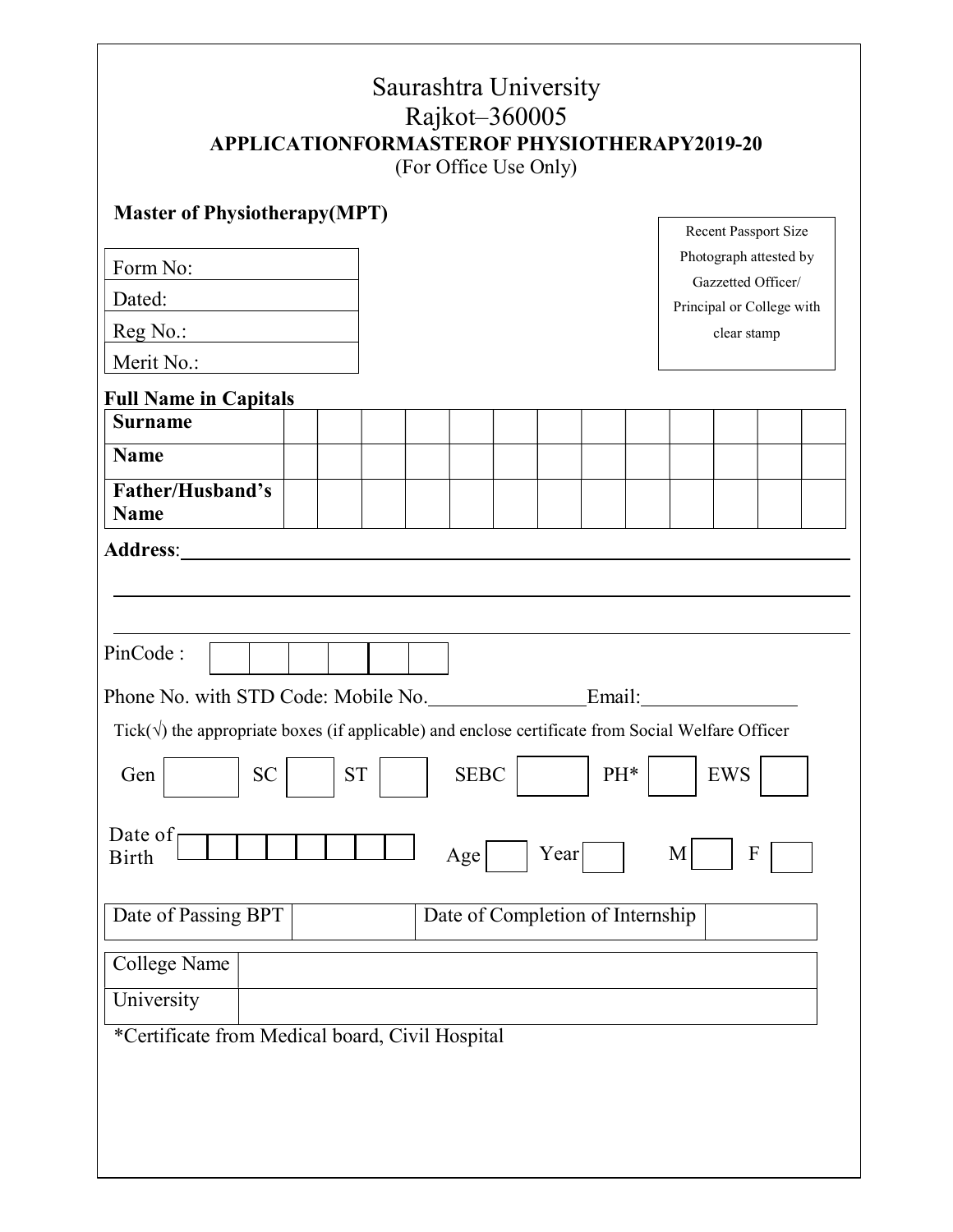#### Details of Qualifying Examination

A.

| Particulars of              | I BPT  | <b>II BPT</b> | <b>III BPT</b> | <b>IV BPT</b> |  |  |
|-----------------------------|--------|---------------|----------------|---------------|--|--|
| Examination                 | Out of | Out of        | Out of         | Out of        |  |  |
| Month & Year                |        |               |                |               |  |  |
| of Passing                  |        |               |                |               |  |  |
| <b>Total Marks</b>          |        |               |                |               |  |  |
| $(Th.+Pr.)$                 |        |               |                |               |  |  |
| of<br>Number                |        |               |                |               |  |  |
| Attempts                    |        |               |                |               |  |  |
|                             |        |               |                |               |  |  |
| $B.(10+2or its Equivalent)$ |        |               |                |               |  |  |

| Subject   | Biology | Physics | Chemistry | Total | English |
|-----------|---------|---------|-----------|-------|---------|
| Theory    |         |         |           |       |         |
| Practical |         |         |           |       |         |
| Total     |         |         |           |       |         |

Registration with IAP No.&Date:

Registration with GSCPT No./ Provisional GSCPT No. &Date:

| Service Particulars: (Applicable for Service Candidate) |                     |
|---------------------------------------------------------|---------------------|
| Service                                                 | $\therefore$ Yes/No |

| if Yes, N.O.C.form Institute | Yes/No |
|------------------------------|--------|

Are there any criminal proceeding/ Enquiry or disciplinary proceedings/ Pending or contemplated against you? : Yes/ No

Date :

Place:

Signature of Candidate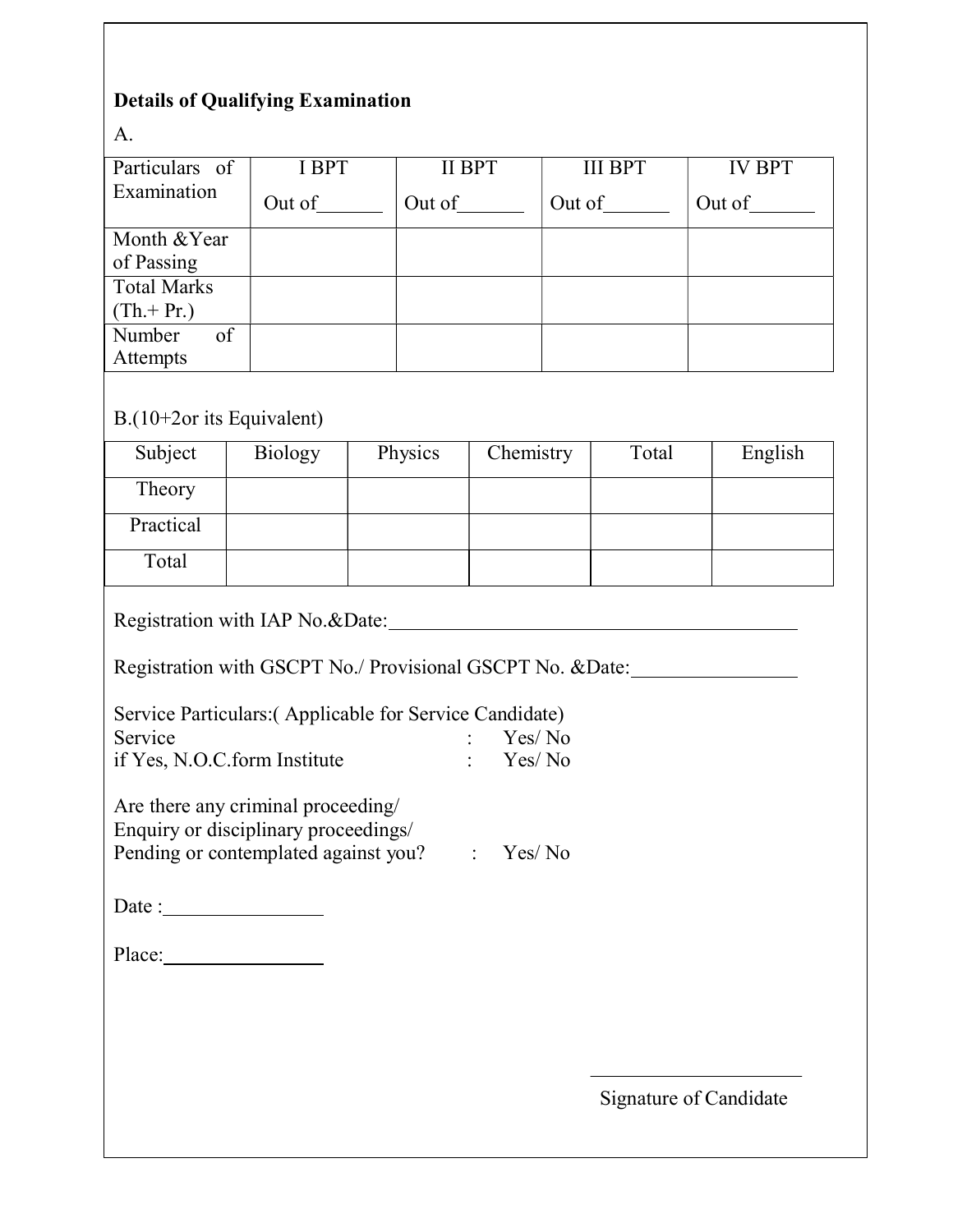# DECLARATION BY THE CANDIDATE

I

I do hereby solemnly and sincerely affirm that the statements made and information furnished in my application form as also in all the enclosures there to submit by me are true. Should it however be found that any information furnished there in is wrong in particulars, I realize that I am liable for criminal prosecution and agree to forego my seat in the college at any stage.

| Place: |
|--------|
|--------|

| Date: |  |
|-------|--|
|       |  |
|       |  |

Signature of the candidate

### II

I declare that I have not acquired any Post Graduate M.P.T. Degree or discontinued any Post Graduate MPT Degree Course on any grounds or I am undergoing any Post Graduate MPT Degree Course at the time of submission of my

Application nor I am under going and Part time / Fulltime course in any faculty.

Place:

Signature of the candidate

| Date |  |
|------|--|
|      |  |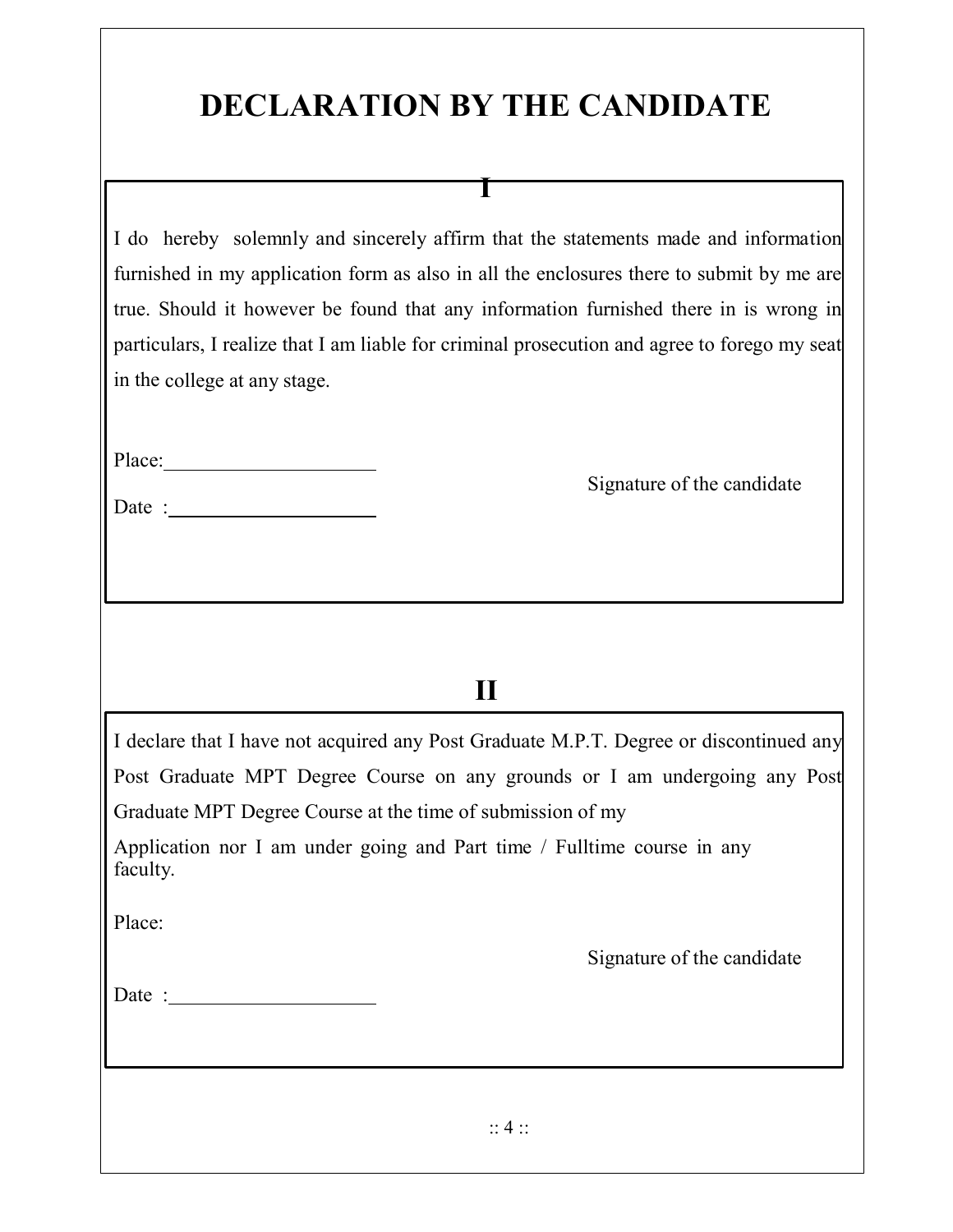## **CHECKLIST**

Candidates are requested to check the List of Certificates/Documents to be furnished along with the filled in application form. Candidate should send only self-attested photocopy of the required certificates.

- 1. Filled in Application Form (Stitch the following self-attested photocopy of the documents to the application form as per serial A to K)
	- 1. Evidence for Date of Birth(School Leaving Certificate)
	- 2. Cast Certificate issued by the competent authority with Office Seal./ Recent Non creamy layer Certificate in case of SEBC Candidate.
	- 3. For PH quota Certificate from Medical Board, Civil Hospital.
	- 4. First to Final year /Semester B.P.T. Marksheets.
	- 5. Eligibility Certificate issued by the Saurashtra University for Candidates who have obtained degree from Universities other than Saurashtra University.
	- 6. Compulsory Internship Completion Certificate from College or University / If the student has not completed compulsory rotatory internship, at the time of submission of this form such students will be required to produce compulsory rotatory internship completion certificate at the time of First Counselling.
	- 7. The B.P.T. Degree Certificate or Provisional Degree Certificate from the Concerned University / If the student has not completed compulsory rotatory internship, at the time of submission of this form such students will be required to produce Degree Certificate or Provisional Degree Certificate at the time of First Counselling.
	- 8. N.O.C./Deputation from competent authority of place where Candidate is working.
	- 9. Attempt Certificate in F.Y.B.P.T.to Final B.P.T. Degree and 12<sup>th</sup>Std.
	- 10.K. 12<sup>th</sup>Std./H.S.C. or equivalent Marksheets.
	- 11.The duly filled application form long with the all applicable enclosures, shall be submitted personally to C.U.Shah Physiotherapy college, Surendranagar or Shri K.K.Sheth Physiotherapy College, Rajkot or Govt. Physiotherapy College, Jamnagar alongwith a demand draft of  $\mathbf{Rs.5.000}/$  (Five T housandonly) towards Processing Fee. The D.D.Should be drawn infavour of "Registrar Saurashtra University" payable at Rajkot.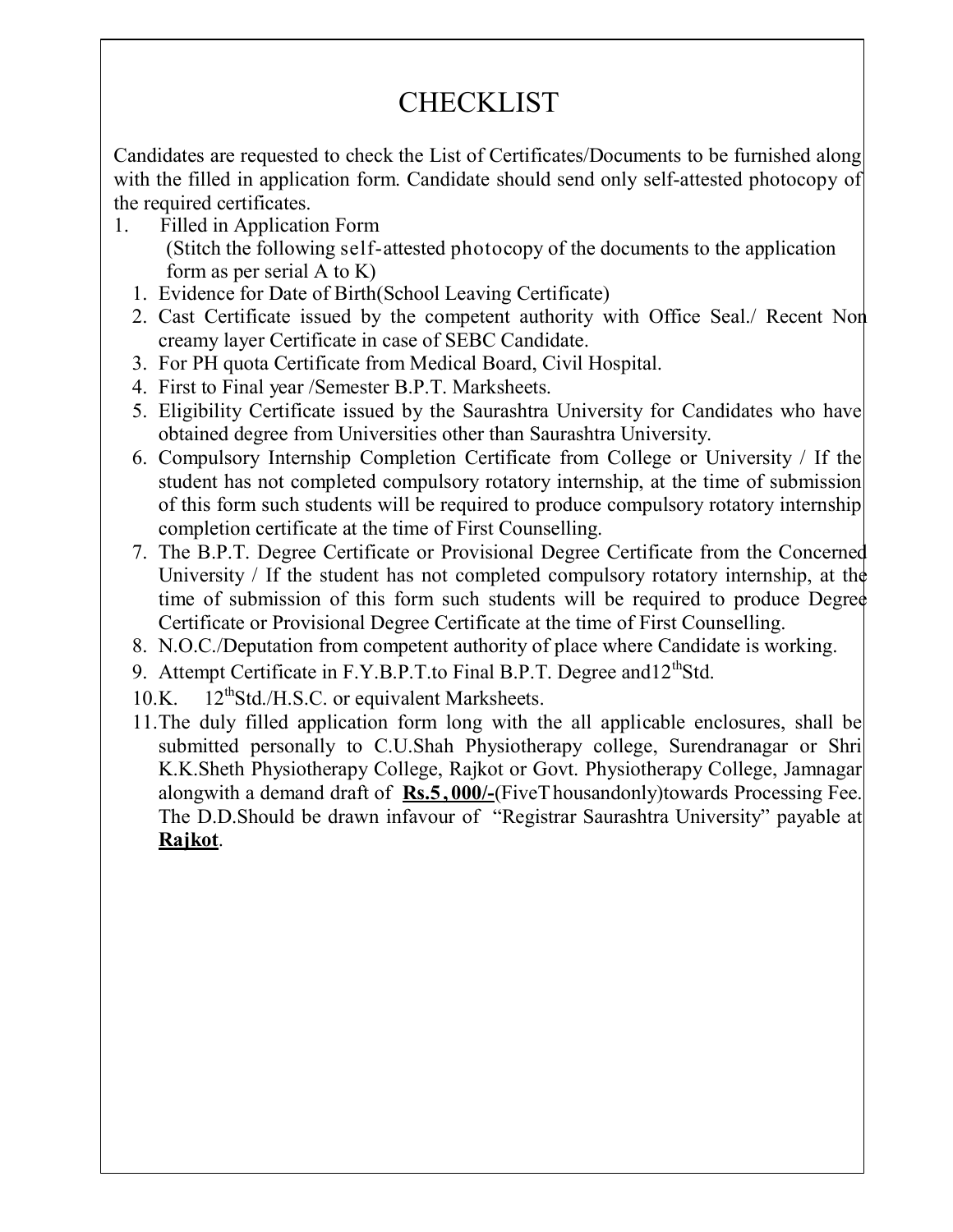### Saurashtra University Rajkot– 360005

#### RULESANDREGULATIONSFORADMISSIONIN POSTGRADUATE DEGREE OF PHYSIOTHERAPY COURSE(19-20)

Rules governing the admission to Post-graduate of Physiotherapy at affiliated Physiotherapy College / Institutions.

#### 1. ELIGIBLITYCRITERIAFOR ADMISSION

1) He/She must be an Indian.

- 2) The candidate must have completed the recognized B. Physiotherapy or equivalent course and compulsory rotating internship before the date of counseling.AllcandidatesshallhavetosubmitthedocumentaryprooffromthePrincipal/Dea n of the college regarding the date of completion of internship alongwith the application, failing which their application shall be summarily rejected. However candidate should have to produce full internship completion certificate at the time of counseling, failing which candidate will not be eligible for admission
- 3) A candidate who is currently engaged in P.G physiotherapy studies in any university or this equivalent body is not eligible.
- 4) A candidate, who in the past selected and admitted to any P.G physiotherapy course of this or any other university or equivalent body and did not complete that course, is not eligible.
- 5) A candidate, who is graduate of a university other than Saurashtra university should have to submit provisional eligibility certificate (PEC) from the Saurashtra University within two week from the date his/her admission, failing which the admission of candidate shall be cancelled and will not be eligible to apply in future.

#### 6) Selection will be done once in each academic year.

2.1. An academic year will be from <sup>st</sup>June

| : $1^{\text{st}}$ June to $30^{\text{th}}$ November.<br>2.1.1.<br>First academic term |
|---------------------------------------------------------------------------------------|
|---------------------------------------------------------------------------------------|

- 2.1.2. Second academic term  $\cdot$ <sup>st</sup>Decemberto31<sup>st</sup>May of year.
- 2. Selection: selection of candidates eligible under Rule1for seat sunder rule 2 will be done category wise on the basis of merits as laid down here in further.
	- 3.1. Preference shall be given to candidates graduating from Saurashtra University.
	- 3.2. Candidates graduating from any other university located in Gujarat State.
	- 3.3. CandidategraduatingfromanyotheruniversitylocatedoutsideGujaratState,in India.
	- 3.4. The Candidate will be given a choice of subject according to his/her merit level.
	- 3.5. Seats can be utilized in the same academic year only and vacancy in anyone academic year cannot be utilized in subsequent academic year.
	- 3.6. Candidates will be offered only higher choices in Re-counseling if it occurs.
- 4. Norms for Reservation category will be applicable as per Government of Gujarat.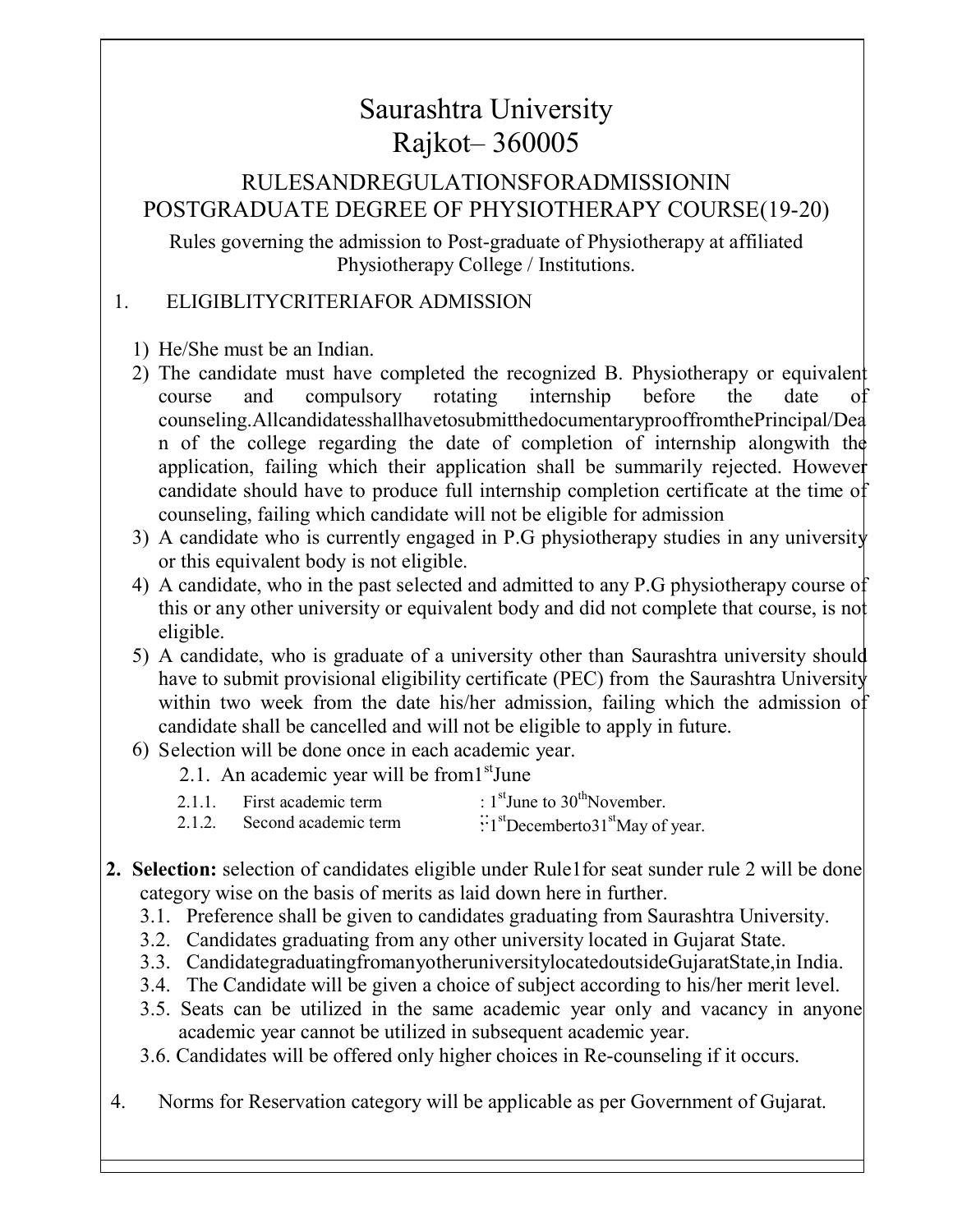- 5. Application: University conducting the admission procedure will issue notice inviting applications for admission under these rules. Candidates are required to submit the prescribed forms duly completed alongwith all enclosures and **D.D.of** Rs.5,000/-within the prescribed time limit.
	- 5.1. The application form should be complete in all respects before submission, no alteration or addition will be permitted later.
	- 5.2. Every candidate will be issued a receipt when he/she submits his/her application form. This must be preserved for all future references and produced when asked for.
	- 5.3. If any candidate wishes to claim admission for more than one caste category he/she should submit details in a form along with application. However he/she should not pay another application fee.
	- 5.4. Counseling date/place is notified in the application form, no separate notice or Individual letters will be sent. The applicant should remain present on the day and time fixed for the same. Candidate is asked to visit university website for any notification related to admission process. Candidate must be present throughout the period of counseling until it is over.
	- 5.5. If any of the statements made in the application form or any information/document supplied by the candidate inconnection with his application for admission is later on found to be false or incorrect or misguiding or if it is found that the candidate has concealed any information/fact in Connection with his application, his admission shall be cancelled without any notice thereof, fees fortified and he/she maybe expelled and prosecuted.
	- 6. Entrance Exam:-
		- 1) There will be one paper of 2 hours duration for P.G. Physiotherapy course containing 100 multiple choice questions (MCQs). Entrance examination will be computer based for the P.G. Physiotherapy course 2019.
		- 2) The questions will be single mark response objective type. Each answer with correct / most suitable / nearest response shall be awarded one mark. Zero mark will be given for the question not answered or incorrectly answered. More than one answer indicated against a question will be deemed as incorrect response and will marked zero
		- 3) The tentative distribution of marks for exam will be as per annexure
		- 4) The examination shall be conducted in ENGLISH medium only.
		- 5) There is no provision for rechecking / re-evaluation of answer sheets and no query in this regard will be entertained. For any query regarding MCQs and / or Answer key, decision of subject expert/s will be final and it will be abide to all the Candidates.
		- 6) The Examination will be conducted as per programme shown in notice / Saurashtra University Website.
		- 7) Candidates are expected to take their seats 30 minutes before the commencement of the examination. Please note that the candidate will not be allowed to enter into the examination hall or the allotment counseling by personal appearance without valid identity card in original.
		- 8) Candidate who comes after 15 minutes of the commencement of the examination shall not be permitted to appear in the examination.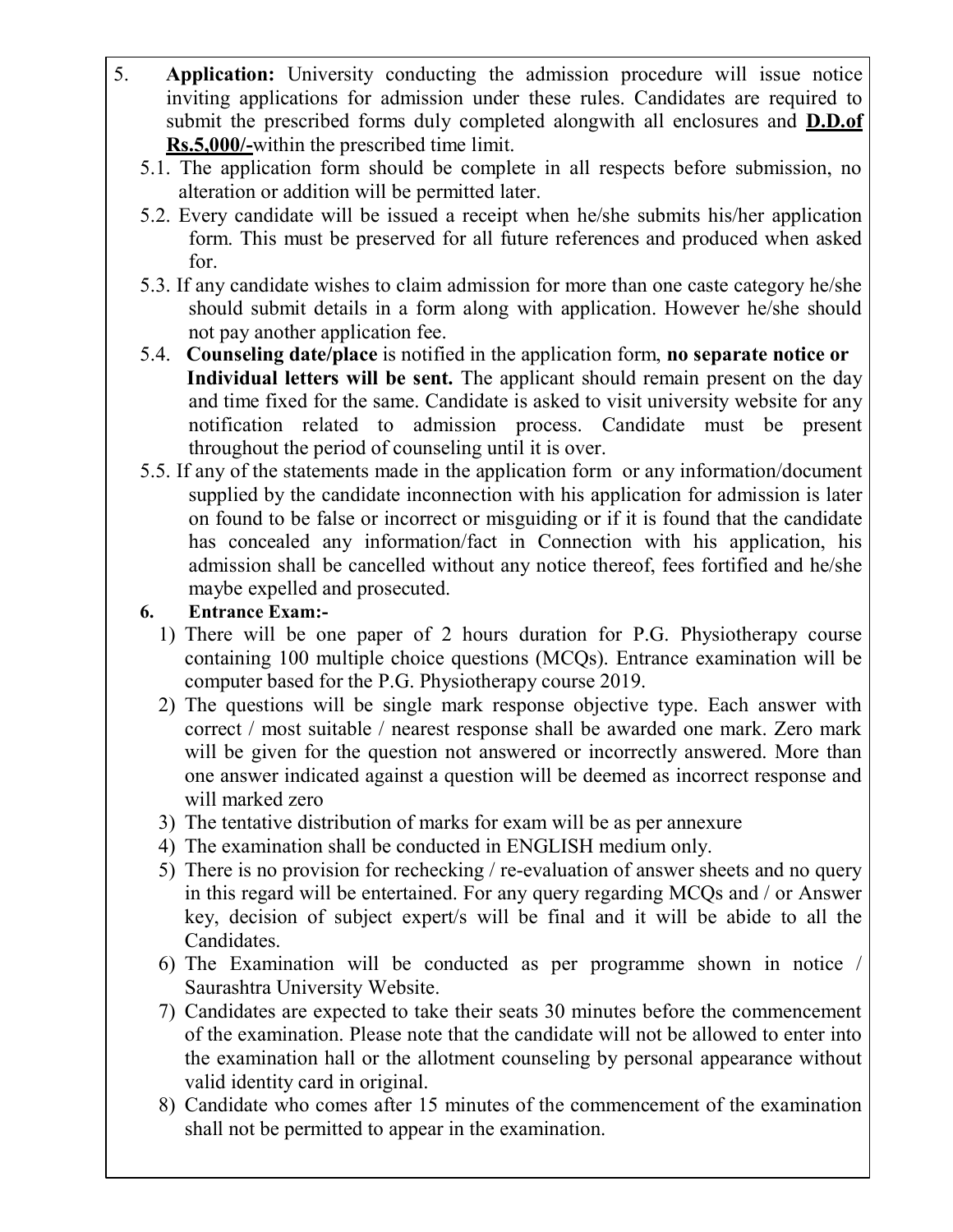- 9) No candidate shall be allowed to carry any textual material, printed or written bits of papers of any other material except the identity card (without envelop) inside the hall. If a candidate is found to be coping /conversing with other candidate / to have in his /her possessions paper, notes or books, or any other material, he /she shall be disqualified from taking examination and the next one or two such examinations (as per provision of Saurashtra University rules) and necessary action to be taken as per Council rules and regulations.
- 10) The candidate shall maintain silence and attend to their papers only. Any disturbance in the examination hall shall be deemed as misbehavior and the candidate shall forfeit the right to continue to write in the examination. The decision of the centre supervisor shall be final and conclusive,
- 11) Cellular phones, Papers, calculators or any other electronic device/s which can relay and /or receive verbal / nonverbal images /text etc. strictly prohibited in examination hall.
- 7. Determination of the merit order:-Merit list will be prepared with the 50% of marks obtained in B. Physiotherapy examination and 50% of marks scored in Entrance Exam conducted by Saurashtra University. 5 percentage of 100 will be deducted from percentage obtaining FY/SY/TY/FINAL BPT Exam for more than one trial in respective year.
	- 1) Determination of inter-se-merit of candidates obtaining equal merit number in case of 2 or more candidates obtaining equal merit number, the inter-se-merit of such candidates shall be determined in order of preference as under.

BPT marks aggregate Marks of  $12^{th}$  (PCB)

Age of the candidate.

Lottery Method

2) Canvassing directly or indirectly for the allotment of seats or adjustments thereafter would disqualify the candidate for admission on the basis of this merit influencing the staff by unfair means would lead to serious consequences for all concerned. The candidates or their relatives visiting university office /officials for seeking change of the allotment would face disqualifying, since such visits would be treated as tresspassing.

|            | 27 FOUNDATION MONTHERWINGCHOUNGGOUGH                                                      |
|------------|-------------------------------------------------------------------------------------------|
| MeritList1 | Candidate graduating from Saurashtra University                                           |
| MeritList2 | Candidate graduating from any other university located in<br>Gujarat State                |
| MeritList3 | Candidate graduating from any other university located<br>outside Gujarat State in India. |

3) Notification :Meritlistwillbenotifiedasunder

- 4) These merit lists will be placed on the notice board of the University, respective college or institution on 20/05/2019.
- 5) A candidate having objection to the merit list may submit it in writing to admission committee within 2 days of publication of merit list. The admission committee shall duly consider the objection and decide the case; if candidate is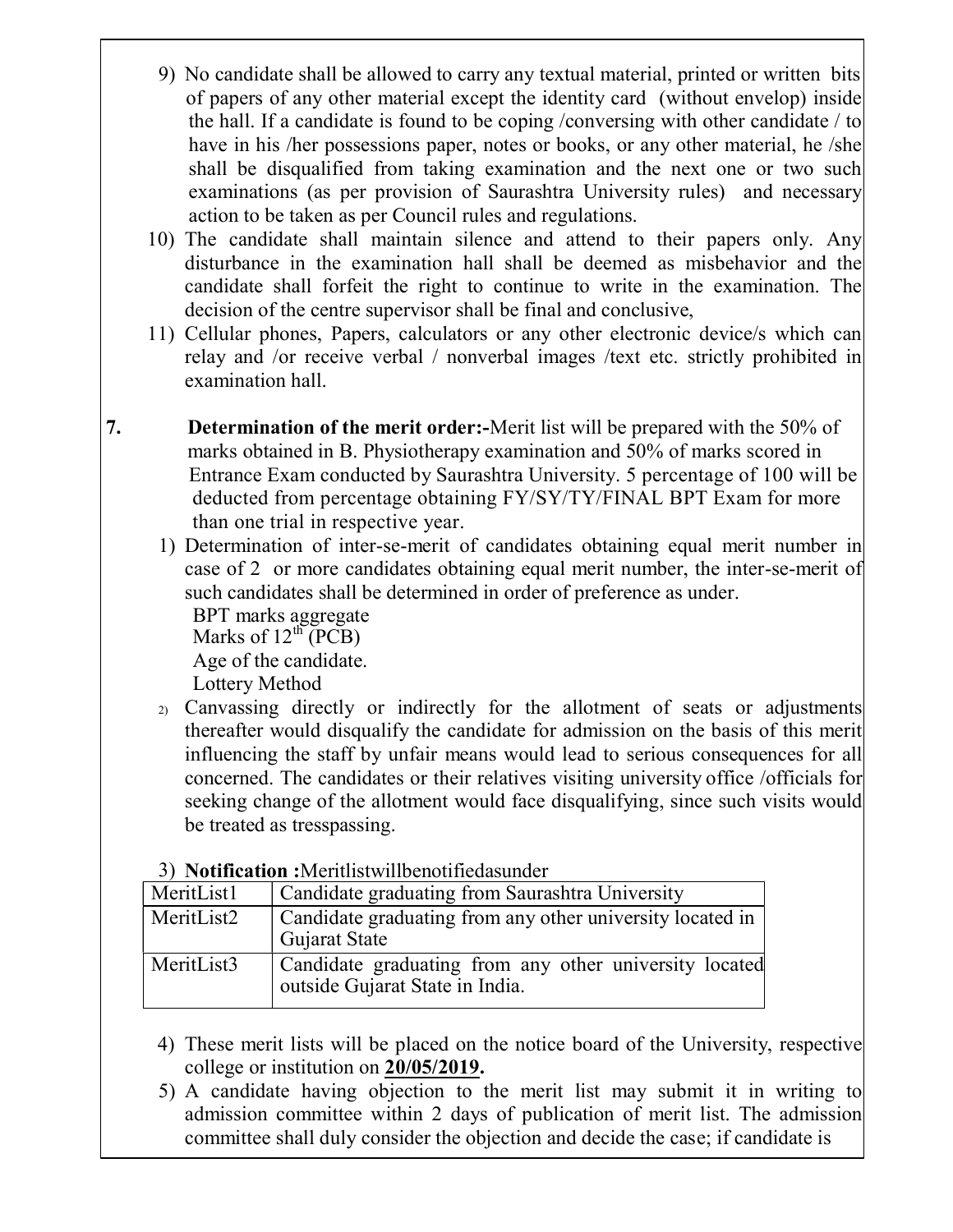not satisfied he/she may make a written appeal to the Vice Chancellor, whose decision shall be final.

- 6) The sequence of interview for selection and admission will be as per regulations.
- 7) All physiotherapy PG courses are full-time and the candidate shall not indulge in private practice or employment of any nature (parttime or fulltime, paidor stipendiary or unpaid) during the course. If the candidate is employed he/she shall have to produce proof that he/she left the service or taken leave for full period of course before he/she is given admission order. No concession will be given regarding joining period of 3 days;his/her admission shall stand cancelled. if violation of this conditions is detected any time after the admission, his/her admission shall be canceled without giving any notice and he/she will not be eligible to apply in future.
- 8) The selected and admitted candidate will have to join within stipulated time of 3 days. If he/she fails to do so, as if he/she leaves before completion of the course, he/she will lose his/her admission (and registration) and will not be eligible to apply in future.
- 9) For granting of each term candidate shall have attended minimum 80% of the total number of the days in each term.
- 10) If any postgraduate student is found absent for more than 30 days without permission of concerned authority, his/her admission or registration in PG course will be cancelled without any notice, there of fee an deposits will be for feited and he/her will not be eligible to apply in future.
- 8. All these admissions will be decided by "Admission Committee" constituted as per rule on behalf of the Saurashtra University.
- 9. The university reserves the right to introduce any new rule or regulations or to make changes in any of the existing rules or regulation at any time to deal with diverse problems arising out of infinite variety of situations.

#### 10. Regulation under Rule 7.6

Sequence of interview for selection and admission

- 1) Before the candidate is offered choice of post, his/her original documents are compared with the attested copies; he/she had submitted with his/her application form. If all the originals are not available with him/her or if there is discrepancy In any of the documents, he/she becomes ineligible. His/her interview will not be held and next candidate will be called.
- 2) I fall attested copies of his/her documents are found to be exact copies of the original, he/she will be offered the seat. If he/she chooses the seat, he/she is asked to pay the token amount for the fees of Rs25,000/-(Rupees Twenty five thousand)by cash only. After the payment of token amount of Rs25,000/ his/her admission order will be prepared. Inability to pay requisite fees and deposit will render him/her ineligible and the next candidate will be called.
- 3) The candidate cancelled the admission in the respective college or colleges of the university, the token amount of Rs25,000/-paid towards the fee by the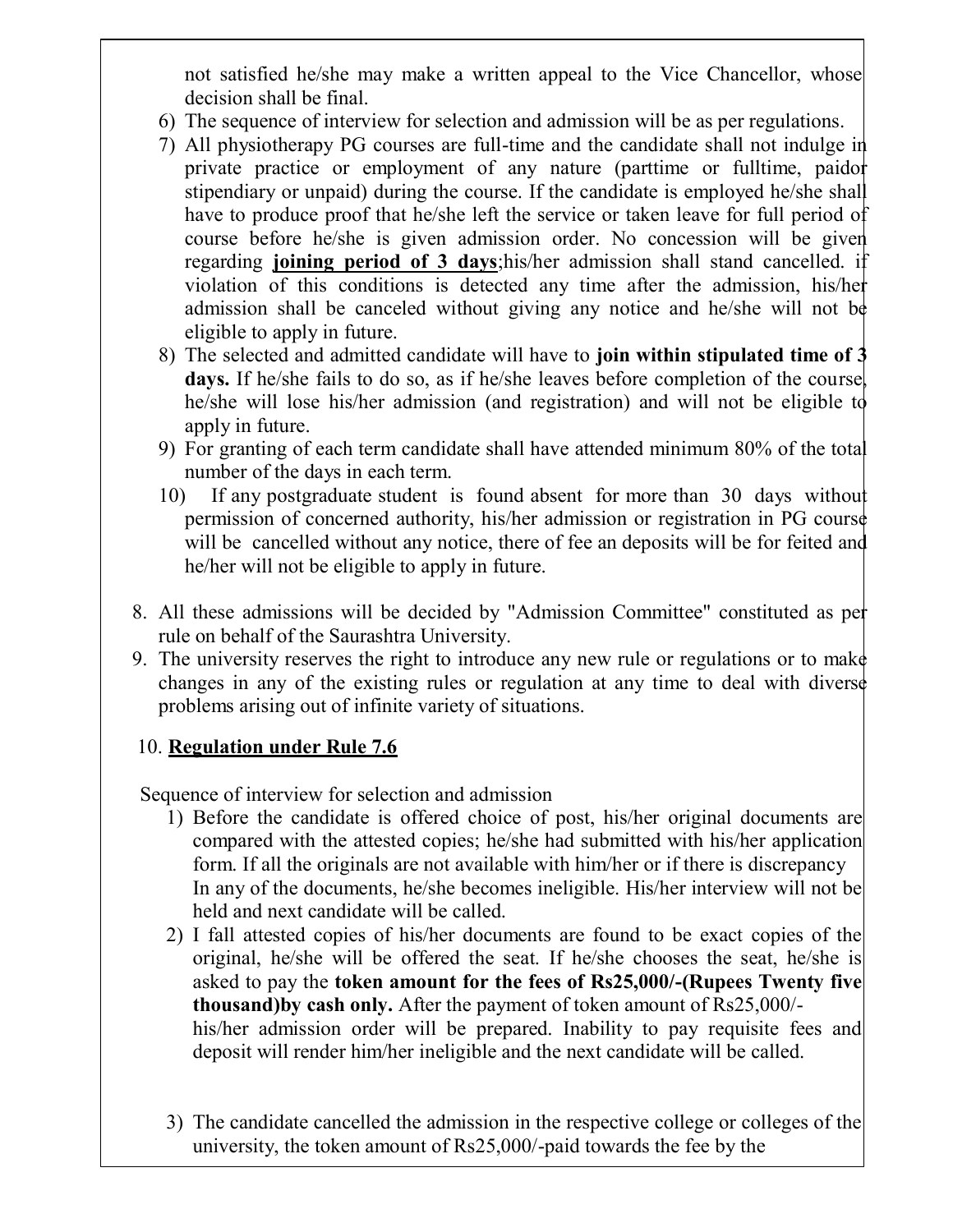candidates, out of which Rs.5000/-then will be forfeited toward the cancellation charges and remaining amount will be refunded to the respective candidate. However if he/she brings the fees and deposit when interviews are still going on he/she may be allotted new merit number next to candidate being interviewed(or just conducted). i.e. 39 A and offered seat available at that time. All future procedures in respect of this candidate will be according to this new position in meritlist.

- 4) A candidate who corrects the deficiency described in Rule10.1(he/she proceeds all originals and attested copies submitted by him with the application are found to be exact copies of the original) is dealt with similar to candidate described in rule 10.3
- 5) A candidate who is absent when called, but report late, is also dealt with similar to the candidate described in rule 10.3
- 6) Unless the interview of one candidate is over, the next candidate is not called. Interview is considered over if,
	- i. He/She has chosen the subject/seat, paid fees, deposited, etc. and his/her admission order is ready.
	- ii. He/She has declined to take any of the seats offered.
	- iii. He/She is ineligible under Rule10.1or rule10.2
- 7) First candidates belonging to merit list 1 followed by 2 followed by3will be called for the interview, one by one according to merit and offered subjects belonging to their reserved categories.
- 8) if he/she selects the subject
	- i. He/she is allotted that subject
	- ii. His /Her name is deleted from merit list1
- 9) If he/she does not accept any of the subjects offered to his/her name is retained in merit list 1.
- 10) Conversion of reserved seats will be done based on Saurashtra University rules: when the merit list1, 2,3 are exhausted and seats reserved for SC, ST and SEBC are still vacant all these seats are converted in to open merit seats.
- 11) Next, candidates belonging to merit list 1.1 will be called for interview one by one, according to the merit. Open Merit seats including those converted from reserved seats are offered to open merit candidates.
- 12) Aftermeritlist1.1isexhausted, candidates belonging to merit list 2.2, 2.3, 2.4 are called after re-reservation as per provisions in Rule 4.They will be dealt with an exactly similar line as Saurashtra University candidates dealt, with Rules10.8, 10.9 and 10.10. Next candidates belonging to merit list 2.1are dealt with an exactly similar line to Rule10.11.
- 13) Admission orders are handed over to the candidates after selection of branches also copies of such orders are sent to Heads of institution where they are admitted. These orders are with held for those who are employed till proof is produced to the effect that he/she has left service or taken requisite leave and have actually handed over charge (Rule6.7)
- 14) Original mark sheets etc. of admitted candidates should be retained by authority.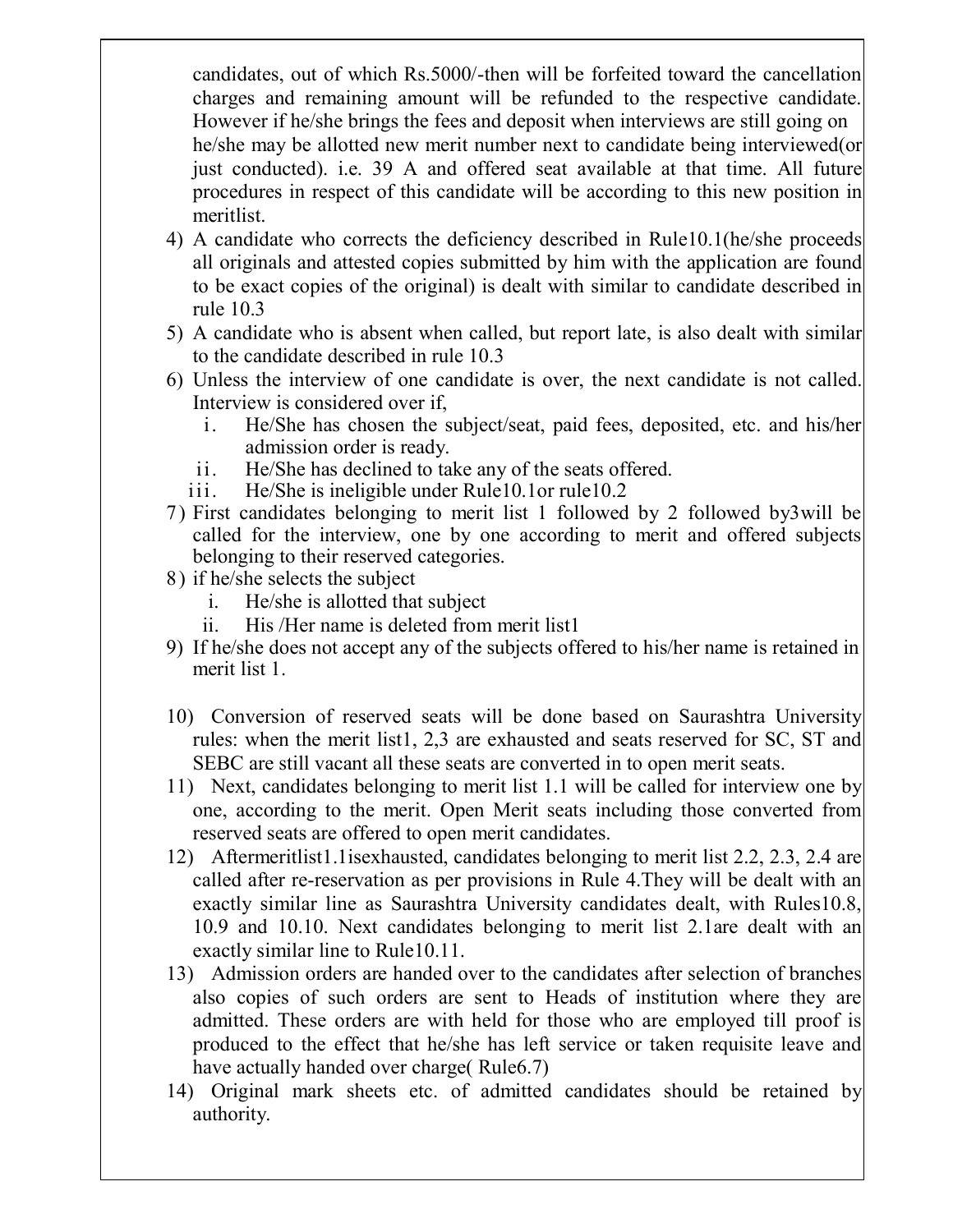#### 11. METHODOFTRAINING

- 1) The training of post graduate of MPT degree shall be on a full time pattern with graded responsibilities in the management and treatment of patients entrusted to his/her care. Training should include involvement in laboratory, experimental work and research studies. The participation of students in all facets of educational process is essential. Every candidate should take part in seminars, group discussion; clinical rounds, case demonstration, clinics, journal review meetings and other continue education activities. Every candidate should be required to participate in the teaching and training program of undergraduate students.
- 2) The person, who has avail leave with pay from the parent institution, will not be paid stipend.

#### 12.MONITORING PROGRESS OF STUDIES (PRELIMINARY MONITORING)

- 12.1. It is essential to monitor the learning progress of each candidate though continuous appraisal and regular assessment. It not only helps teachers to evaluate students, but also students to evaluate them selves.The monitoring shall be done by staff of the department based on the participation of the students in various teaching/learning activities. It may be structured and assessment be done by using check lists that assess various aspects.
- 12.2. WORKDIARY
	- 12.2.1.Every candidate shall maintain work diary and record his/her participation in the training programs conducted by the department such as journal reviews, seminars etc.
	- 12.2.2. Special mention may be made of the presentation by the candidate as Well as details of the clinical or laboratory procedures, if any, conducted by the candidate. The work diary shall be scrutinized and certified by the head of the department and head of the institution in the university examination.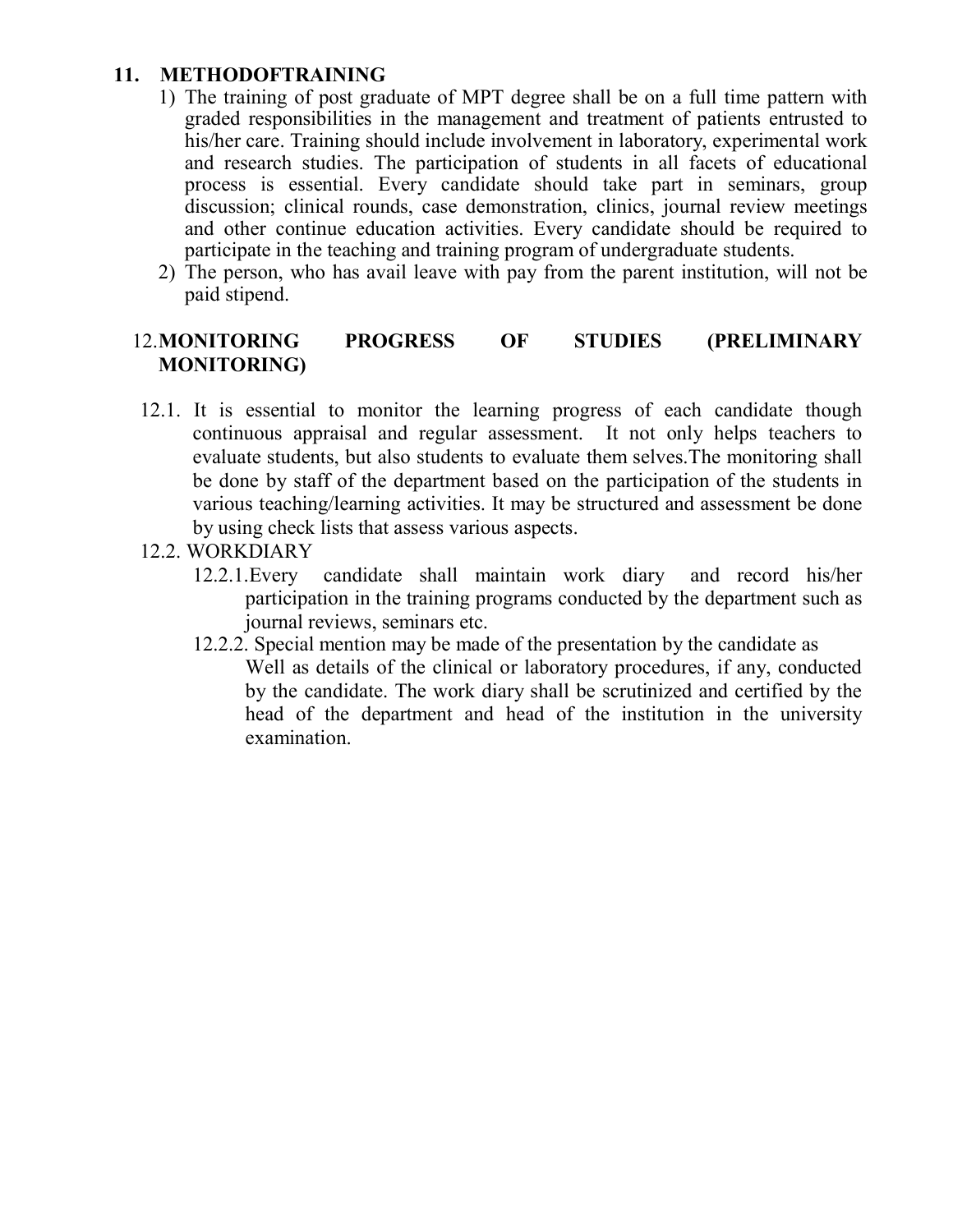#### 12.3. PERIODIC TESTS

12.3.1The college may conduct 2 tests, one of them be an annual test at the end of the first year and the end of second year 3 months before the final year examination. The tests may include written theory papers, practical, Viva voice and clinical in the pattern of university examination. Record and marks obtained will be maintained by the head of the department and sent to the university, when called for by the authority.

#### 13. ATTENDANCE

13.1. A candidate is required to attend a minimum of 80% of training and of the total classes conducted during each academic year of the MPT course. Provided further, leave of any kind shall not be counted as part of academic term without prejudice to minimum 80% of training period every year. Any student who fails to complete the course in this manner shall not be permitted to appear for the university examination.

| A                 | Journal review meetings             | Minimum six in two years             |
|-------------------|-------------------------------------|--------------------------------------|
| B                 | Seminars                            | Minimum four in2 years               |
| $\mathsf{C}$      | Clinical presentation               | Minimum25 cases in 2 years           |
| D                 | Special clinics                     | Minimum20intwoyears                  |
| E                 | Interdepartmental meetings          | Minimum five in two years            |
| $\mathbf{F}$      | Community work, camps/field         | Minimum four in two years            |
|                   | visits                              |                                      |
| G                 | Clinical rounds                     | Minimum 250 in two years             |
| Н                 | <b>Dissertation works</b>           | Minimum200hoursintwo years           |
|                   | Participation in                    | Minimum two in two years             |
|                   | conferences/presentation of         |                                      |
|                   | papers                              |                                      |
|                   | Teaching activities-UG training     | 10hoursper month                     |
| $K_{\mathcal{I}}$ | Learning activities: self learning, | Minimum 250 hours                    |
|                   | Use of computers and library        |                                      |
|                   | Any other-specify(e.g.:CME)         | $\overline{\text{Minimum 50 hours}}$ |

#### 14. TEACHING AND LEARNINGEXPERIENCE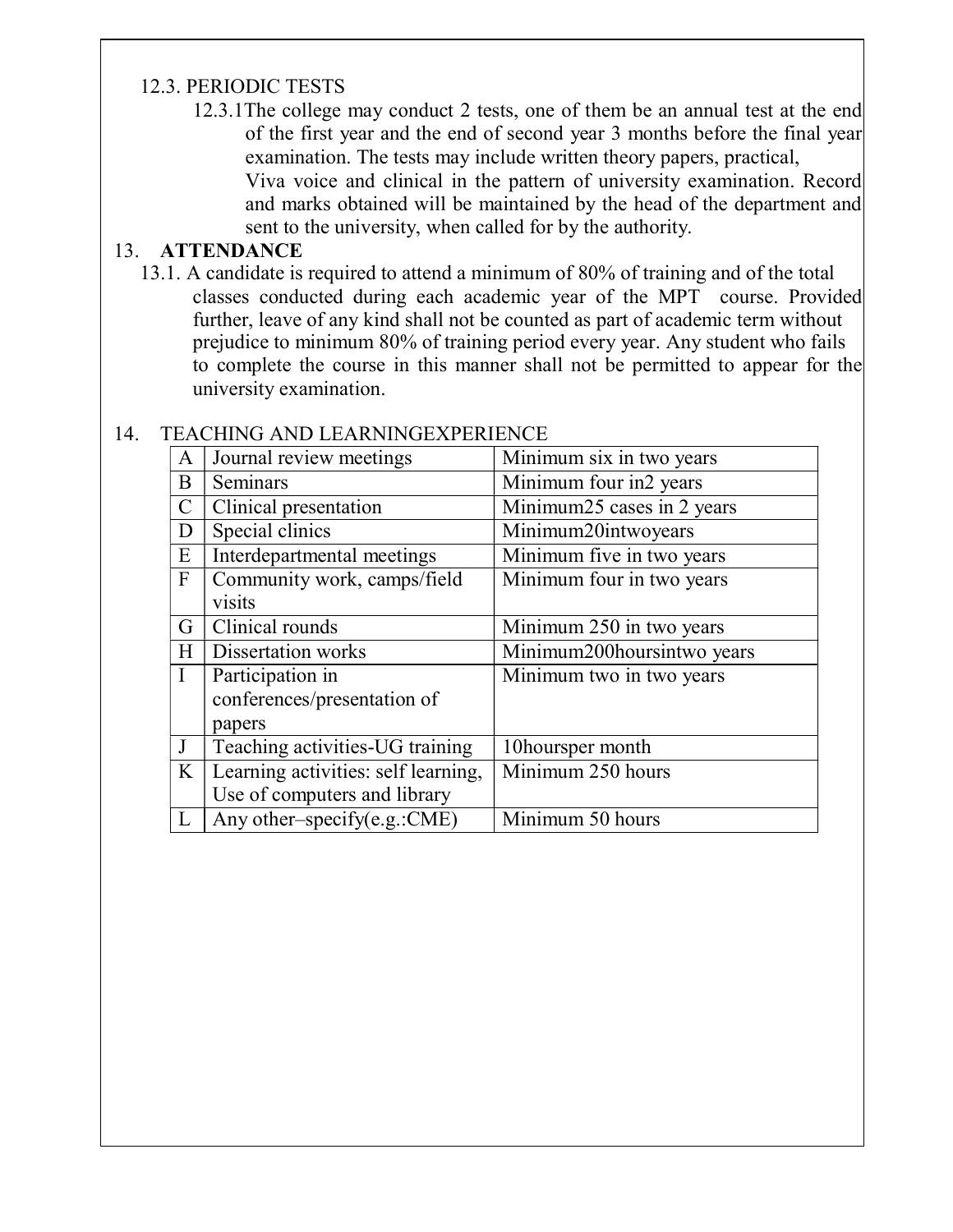| <b>Application Receipt(For Candidate)</b><br>(To be produced at the time of Entrance Examination and Counselling)                                                                                                                                                                                         |                                                                                                                         |  |  |
|-----------------------------------------------------------------------------------------------------------------------------------------------------------------------------------------------------------------------------------------------------------------------------------------------------------|-------------------------------------------------------------------------------------------------------------------------|--|--|
| Application No. :                                                                                                                                                                                                                                                                                         |                                                                                                                         |  |  |
| <b>Office of the Chairman</b><br>MPT Admission Committee Year 2019-20<br>Saurashtra University<br>Rajkot<br>Date: $/$<br>/201                                                                                                                                                                             | <b>Recent Passport Size</b><br>Photograph attested by<br>Gazzetted Officer/<br>Principal or College with<br>clear stamp |  |  |
|                                                                                                                                                                                                                                                                                                           |                                                                                                                         |  |  |
| Category: Gen. / S.C. / S. T. / S. E. B. C. / E.W.S. PH: Yes                                                                                                                                                                                                                                              | $/$ No                                                                                                                  |  |  |
|                                                                                                                                                                                                                                                                                                           |                                                                                                                         |  |  |
| For Chairman<br>MPT Admission Committee Year 2019-20<br>Note : Candidate 's claim for SC/ ST/SEBC/EWS category & Physically Handicapped will be scrutinized<br>by admission committee.<br><b>Application Receipt (For Office)</b><br>(To be produced at the time of Entrance Examination and Counselling) |                                                                                                                         |  |  |
|                                                                                                                                                                                                                                                                                                           | Application No. :                                                                                                       |  |  |
| <b>Office of the Chairman</b><br>MPT Admission Committee Year 2019-20<br>Saurashtra University<br>Rajkot<br>/201<br>Date:<br>$\sqrt{2}$                                                                                                                                                                   | <b>Recent Passport Size</b><br>Photograph attested by<br>Gazzetted Officer/<br>Principal or College with<br>clear stamp |  |  |
|                                                                                                                                                                                                                                                                                                           |                                                                                                                         |  |  |
| Category: Gen. / S.C. / S. T. / S. E. B. C. / E.W.S. PH: Yes<br>$/$ No                                                                                                                                                                                                                                    |                                                                                                                         |  |  |
|                                                                                                                                                                                                                                                                                                           |                                                                                                                         |  |  |
| For , Chairman<br>MPT Admission Committee Year 2019-20<br>Note: Candidate 's claim for SC/ST/SEBC/EWS category & Physically Handicapped will be<br>scrutinized by admission committee.                                                                                                                    |                                                                                                                         |  |  |